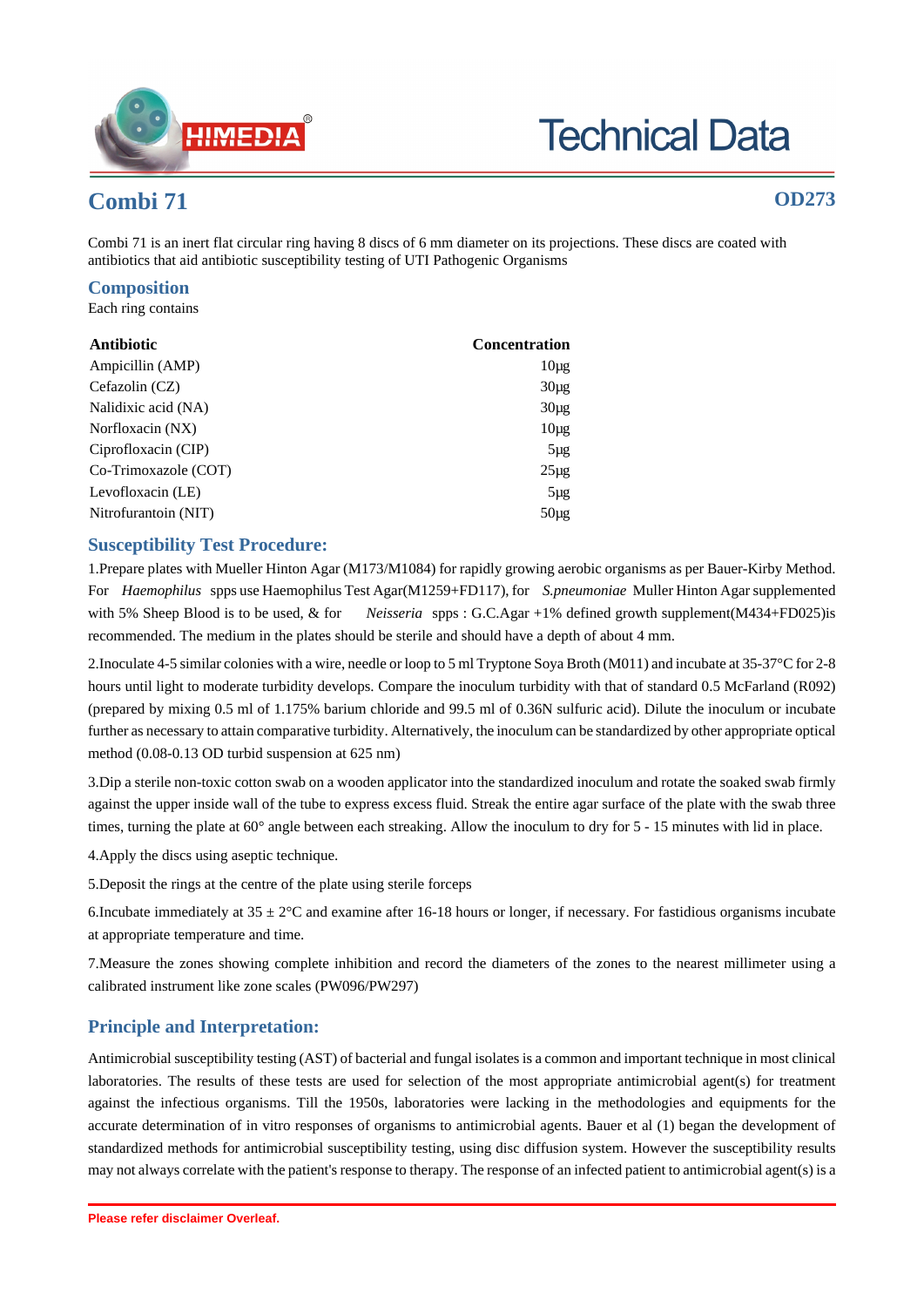complex interrelationship of host responses, drug dynamics and microbial activity. Antimicrobial susceptibility tests are either quantitative or qualitative. Disc diffusion test is a qualitative test method. The National Committee for Clinical Laboratory Standards (NCCLS), now known as Clinical Laboratory Standards Institute (CLSI) has published comprehensive documents regarding the disc diffusion systems. The agar disc diffusion test is the most convenient and widely used method for routine antimicrobial susceptibility testing. In subsequent and current practice, antimicrobial impregnated paper discs are applied onto the agar surface. Based on the Bauer-Kirby Method, standardized reference procedures for the disc systems were published by WHO and FDA and are periodically updated by the CLSI (formerly NCCLS)(2).

For convenience and economy of conducting antimicrobial susceptibility tests multidiscs are designed. These are enhanced extensions of Single Discs. These series of discs gives the privilege to study large number of antibiotics at one time.

These discs are made of unique inert material which enhances their absorption hence allowing faster adheration of discs to the media. Moreover the discs are designed in such a way that each antibiotic on a single ring is at least 24 mm apart from the others, thus reducing the merging of zones. The symbols and concentrations of antimicrobials present are indicated in respect of each peripherally located disc.

#### **Quality Control**

#### **Appearance**

Flat circular ring of inert material w/8 equidistant arms on the outer periphery, each arm having a 6 mm disc at the end; each disc impregnated w/ different antibiotics, w/ corresponding symbols & concentrations printed on the ring.

#### **Cultural response**

Average diameter of zone of inhibition is observed on Mueller Hinton Agar (M173) after 18-24 hours incubation at 37°C for standard cultures.

| Organisms(ATCC)                   | Antibiotic                 | Std.Zone of diameter(mm) |
|-----------------------------------|----------------------------|--------------------------|
| Escherichia coli ATCC 25922       | Ampicillin AMP (10mcg)     | $16 - 22$ mm             |
|                                   | Cefazolin CZ (30mcg)       | $23 - 29$ mm             |
|                                   | Nalidixic acid NA (30mcg)  | $22 - 28$ mm             |
|                                   | Norfloxacin NX (10mcg)     | $28 - 35$ mm             |
|                                   | Ciprofloxacin CIP (5mcg)   | $30 - 40$ mm             |
|                                   | Co-trimoxazole COT (25mcg) | $23 - 29$ mm             |
|                                   | Levofloxacin LE (5mcg)     | 29 - 37 mm               |
|                                   | Nitrofurantion NIT (50mcg) | $20 - 25$ mm             |
| Staphylococcus aureus ATCC25923   | Ampicillin AMP (10mcg)     | $27 - 35$ mm             |
|                                   | Cefazolin CZ (30mcg)       | $29 - 35$ mm             |
|                                   | Norfloxacin NX (10mcg)     | $17 - 28$ mm             |
|                                   | Ciprofloxacin CIP (5mcg)   | $22 - 30$ mm             |
|                                   | Co-trimoxazole COT (25mcg) | 24 - 32 mm               |
|                                   | Levofloxacin LE (5mcg)     | $25 - 30$ mm             |
|                                   | Nitrofurantion NIT (50mcg) | 18 - 22 mm               |
| Pseudomonas aeruginosa ATCC 27853 | Norfloxacin NX (10mcg)     | $22 - 29$ mm             |
|                                   | Ciprofloxacin CIP (5mcg)   | $25 - 33$ mm             |
|                                   | Levofloxacin LE (5 mcg)    | $19 - 26$ mm             |

#### **Storage and Shelf Life**

On receipt discs should always be stored at -20°C under dry conditions, along with the dessicator provided in individual pack. Use before expiry date on the label.

#### **Reference**

1.Bauer, Kirby, Sherris and Turck, 1966, Am. J. Clin. Path., 45: 493

2.Performance standards of Antimicrobial Disc Susceptibility Tests, CLSI Vol. 32 No.3, Jan 2012.

Revision : 1 / 2011